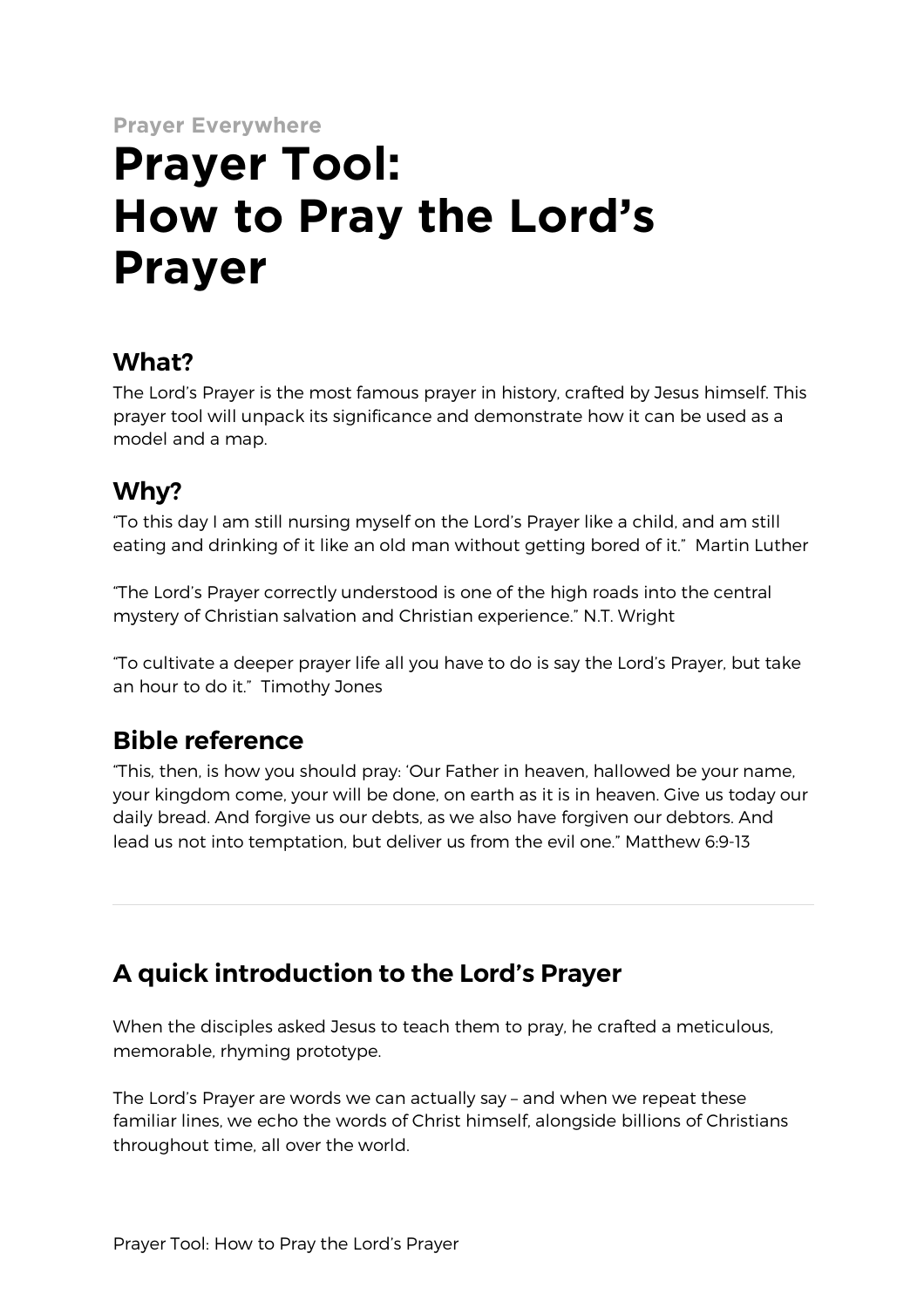This prayer given by Jesus can be used in two quite distinct ways:

As a model. The Lord's Prayer serves as the ultimate prototype. It is a condensed liturgical poem clearly intended for frequent repetition. It teaches us what to pray.

As a map. The Lord's Prayer guides us as we express the things on our hearts. Each line can be applied and expanded in personal conversation with the Father.  $/t$ teaches us how to pray.

#### **Do it: How to pray the Lord's Prayer**

#### The Lord's Prayer as a model: knowing what to pray

It was traditional for rabbinic bands at the time of Jesus to have their own unique creedal prayer. John the Baptist's followers seem to have had such a prayer because, when Jesus' disciples asked, 'Lord teach us to pray,' they added 'just as John taught his disciples." (Luke 11:1)

They weren't just asking Jesus for a few good prayer tips. They were also saying 'We need a statement of faith!' This makes the Lord's Prayer the earliest Christian creed, given to us by Jesus himself some three centuries before the Council of Nicaea.

As such, it is our primary doctrinal foundation for life and faith, well worth repeating regularly so that its foundational truths can slowly shape our hearts and our minds.

An easy way to build the Lord's Prayer into your regular routine is to set a daily reminder for midday.

This will be annoying. That's the whole point. It will interrupt your relentless busyness with a reminder to pause and put first things first, to focus for a minute on what you most truly believe.

And this is not a new idea. In fact the *didache* which was written in the first century AD instructs the first Christians to pray the Lord's Prayer 'three times in the day' – probably mirroring the three fixed times of prayer in the temple, at 9am, midday, and around 6pm.

Understandably, some people worry that mechanical recitation might turn into the kind of 'vain repetition' that Jesus explicitly warns us against, just before he gives the Lord's Prayer in Matthew 6.